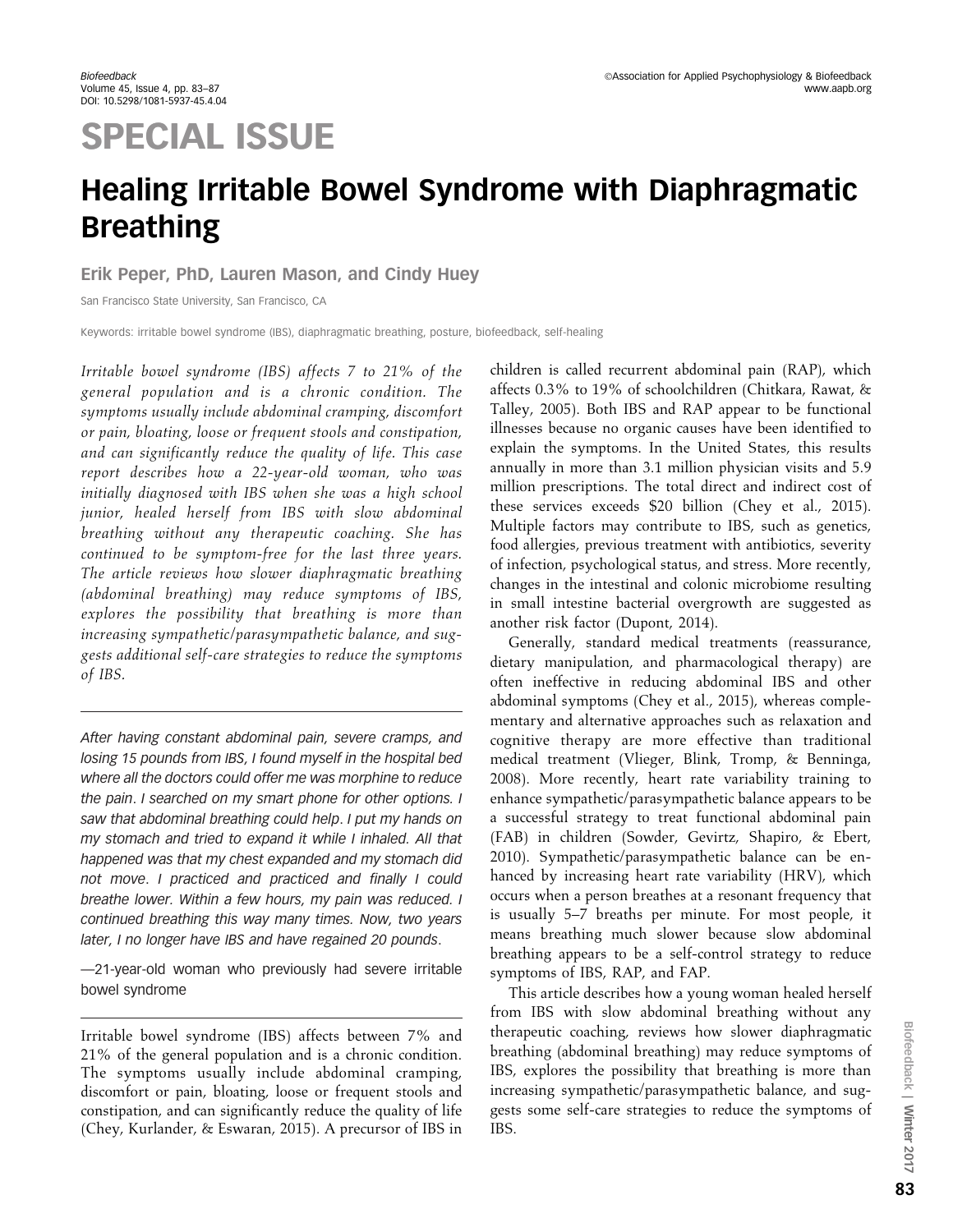#### Healing IBS: A Case Report

After being diagnosed with IBS her junior year of high school, Cindy was told by doctors that her condition was incurable, that it could only be managed at best, and that she would have it throughout her entire life. With adverse symptoms including excessive weight loss and depression, Cindy underwent monthly hospital visits and countless tests, all of which resulted in doctors informing her that her physical and psychological symptoms were due to her untreatable condition known as IBS, of which no one had ever been cured. When doctors offered her what they believed to be the best option, morphine—something Cindy describes now as a ''Band-Aid''—she was left feeling discouraged.

Hopeless and alone in her hospital bed, she decided to take matters into her own hands and began to pursue other options. From her cell phone, Cindy discovered something called ''diaphragmatic breathing,'' a technique that involved breathing through the stomach. This strategy could help to bring warmth to the abdominal region by increasing blood flow throughout the abdomen, thereby relieving discomfort of the bowel. Although suspicious of the scientific support behind this method and because her previous attempts with traditional Western treatment had provided no benefit to recovery, she found no harm in trying. Lying back flat against the hospital bed, she relaxed her body completely and began to breathe. Cindy immediately became aware that she took her breath in her chest rather than her stomach. Pushing out all of her air, she tried again, this time gasping with inhalation. Delighted, she watched as air flooded into her stomach, causing it to rise beneath her hands, while her chest remained still. Over time, Cindy began to develop more awareness and control over her newfound strategy. While practicing, she could feel her stomach and abdomen becoming warmer. Cindy shares that for the first time in years, she felt relief from pain, causing her to cry from happiness. Later that day, she was released from the hospital, after refusing any more pain medication from doctors.

Cindy continues to practice her diaphragmatic breathing as much as she can, anywhere at all, at the first sign of pain or discomfort, as well as preventatively prior to what she anticipates will be a stressful situation. Since beginning her practice, Cindy says that her IBS is pretty much nonexistent now. She no longer feels depressed about her situation due to her developed ability to manage her condition. Overall, she is much happier. Moreover, since this time 2 years ago, Cindy has gained approximately 20 pounds, which she attributes to eating a lot more. In regard to her success, she believes it was her drive, motivation, and willingness to dedicate herself fully to the breathing practice that allowed her to develop skills and prosper. Although it was not natural for her to breathe in her stomach at first, Cindy explains it was necessity that caused her to shift her previously ingrained way of breathing. Sharing her story publicly for the first time in class, Cindy

revealed that she had experienced shame for a long time because she felt that she had a weird condition, related to abnormal functions, which no one ever talks about. Cindy found that speaking out was very empowering, and she hopes to encourage others who are coping with a situation similar to hers that there is in fact hope for the future. Cindy continues to feel empowered, confident, and happy after taking control of her own body, and she acknowledges that her condition is a part of her, something of which she is proud.<sup>1</sup>

#### Background

Why should the body digest food or repair itself, when it will be someone else's lunch?

—paraphrased from Sapolsky (2004), Why Zebras Do Not Get Ulcers

From an evolutionary perspective, we were prey and needed to be on guard (vigilant) to the presence of predators. Today, the same physiological response pathways are still operating, except that the pathways are now more likely to be activated by time urgency, work and family conflict, negative mental rehearsal, and self-judgment. This is reflected in the common colloquial phrases: ''It makes me sick to my stomach,'' ''I have no stomach for it," "He is gutless," "It makes me queasy," "Butterflies in my stomach," "Don't get your bowels in uproar," "Gut feelings,'' or ''Scared shitless.''

Consciously or unconsciously, when threatened, our body reacts with a fight/flight/freeze response that diverts blood flow from the abdomen to deep muscles used for propulsion. This results in the reduction of peristalsis of the gastrointestinal tract. At the same time, the abdomen tends to brace to protect itself from injury. In almost all cases, the breathing patterns shift to thoracic breathing with limited abdominal movement. Because the breathing pattern is predominantly in the chest, the person increases the risk of hyperventilation because the body is ready to run or fight.

In our clinical observations, people with IBS, small intestine bacterial overgrowth (SIBO), abdominal discomfort, anxiety and panic, and abdominal pain tend to breathe more in their chest, and when asked to take a breath, they tend to inhale in their upper chest with little or no abdominal displacement. Almost anyone who experiences abdominal pain tends to hold the abdomen rigid as if the splinting could reduce the pain. A similar phenomenon is observed with

 $1$  See the in-depth interview with Cindy Huey in which she describes her experience of discovering diaphragmatic breathing and how she used this to heal herself of IBS: https://peperperspective.com/2017/06/23/ healing-irritable-bowel-syndrome-with-diaphragmatic-breathing/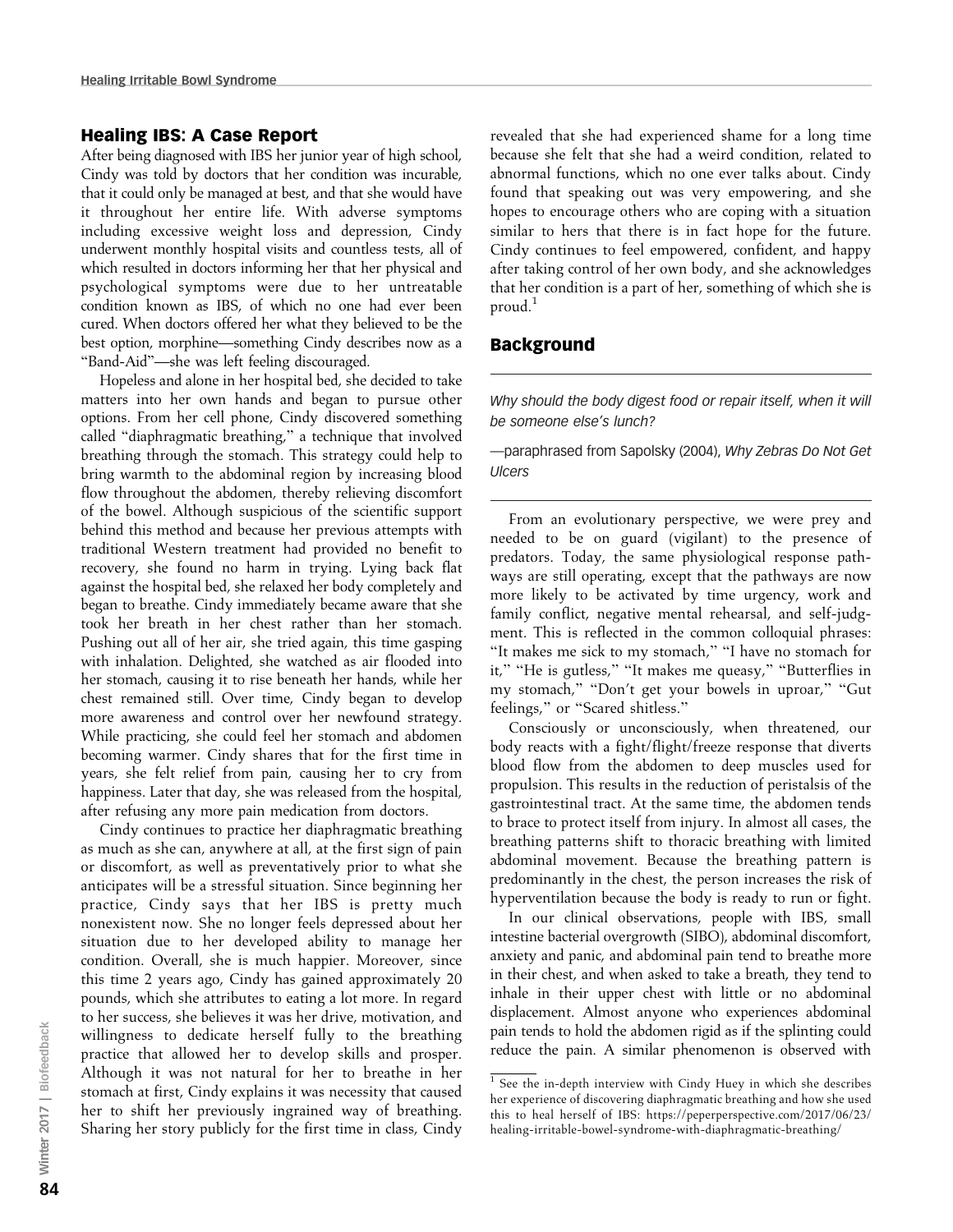female students experiencing menstrual cramps. They tend to curl up to protect themselves and breathe shallowly in their chest instead of slowly in their abdomen—a body pattern that triggers a defense reaction and inhibits regeneration. If instead they breathe slowly and uncurl, they report a significant decrease in discomfort (Gibney & Peper, 2003).

Paradoxically, this protective stance of bracing the abdomen and breathing shallowly in the chest increases breathing rate and reduces HRV. It reduces and inhibits blood and lymph flow through the abdomen because the defensive posture evokes the physiology of fight/flight/ freeze. The reduction in venous blood and lymph flow occurs because the ongoing compression and expansion in the abdomen is inhibited by the thoracic breathing. It also inhibits peristalsis and digestion. No wonder so many people with IBS report that they are reactive to some foods. If the GI tract has reduced blood flow and reduced peristalsis, it may be less able to digest foods that would affect the bacteria in the small intestine and colon. We wonder if a reduction in abdominal movement and an increase in bracing is a risk factor for SIBO.

#### Slow Diaphragmatic Abdominal Breathing to Establish **Health**

Digestion and regeneration occur when the person feels safe.

Effortless, slow diaphragmatic breathing occurs when the diaphragm descends and pushes the abdominal content downward during inhalation, which causes the abdomen to become bigger. As the abdomen expands, the pelvic floor relaxes and descends. During exhalation, the pelvic floor muscles tighten slightly, lifting the pelvic floor, and the transverse and oblique abdominal muscles contract and push the abdominal content upward against the diaphragm, allowing the diaphragm to relax and go upward, pushing the air out.<sup>2</sup>

This expansion and constriction of the abdomen occurs most easily if the person is extended, whether sitting or standing erect or lying down, and the waist is not constricted. If the body arches forward in a protected pattern and the spine is flexed in a C shape, it would compress the abdomen; instead, the body is long and the abdomen can move and expand during inhalation as the diaphragm descends (see Figure 1). If the person holds the abdomen tight or it is constricted by clothing or a belt, it again cannot expand during inhalation. Abdominal breathing occurs more easily when the person feels safe and expanded versus unsafe or fearful and collapsed or constricted.



Figure 1. Erect versus collapsed posture. Note that there is less space for the abdomen to expand in the protective collapsed position. From Clinical Somatics: http://www.clinicalsomatics.ie/. Reprinted with permission.

When a person breathes slower and lower, it encourages blood and lymph flow through the abdomen and reduces the arousal and vigilance. This is the opposite state of the flight/fight/freeze response so that blood flow is increased in the abdomen, and peristalsis reoccurs. When the person practices slow exhalation and breathing, he or she slightly tightens the oblique and transverse abdominal muscles as well as the pelvic floor and allows these muscles to relax during inhalation. When the person breathes in this pattern effortlessly, he or she will often experience an increase in abdominal warmth and an initiation of abdominal sounds (stomach rumble or borborygmus), which indicate that peristalsis has begun to move food through the intestines (Peper, Booiman, Lin, Harvey, & Mitose, 2016).

#### What Can You Do to Reduce IBS?

There are many factors that cause and affect IBS, some of which are out of our control, such as genetics. The

 $\frac{2}{3}$  See the three-dimensional movement of the diaphragm: https://www. youtube.com/watch?v=hp-gCvW8PRY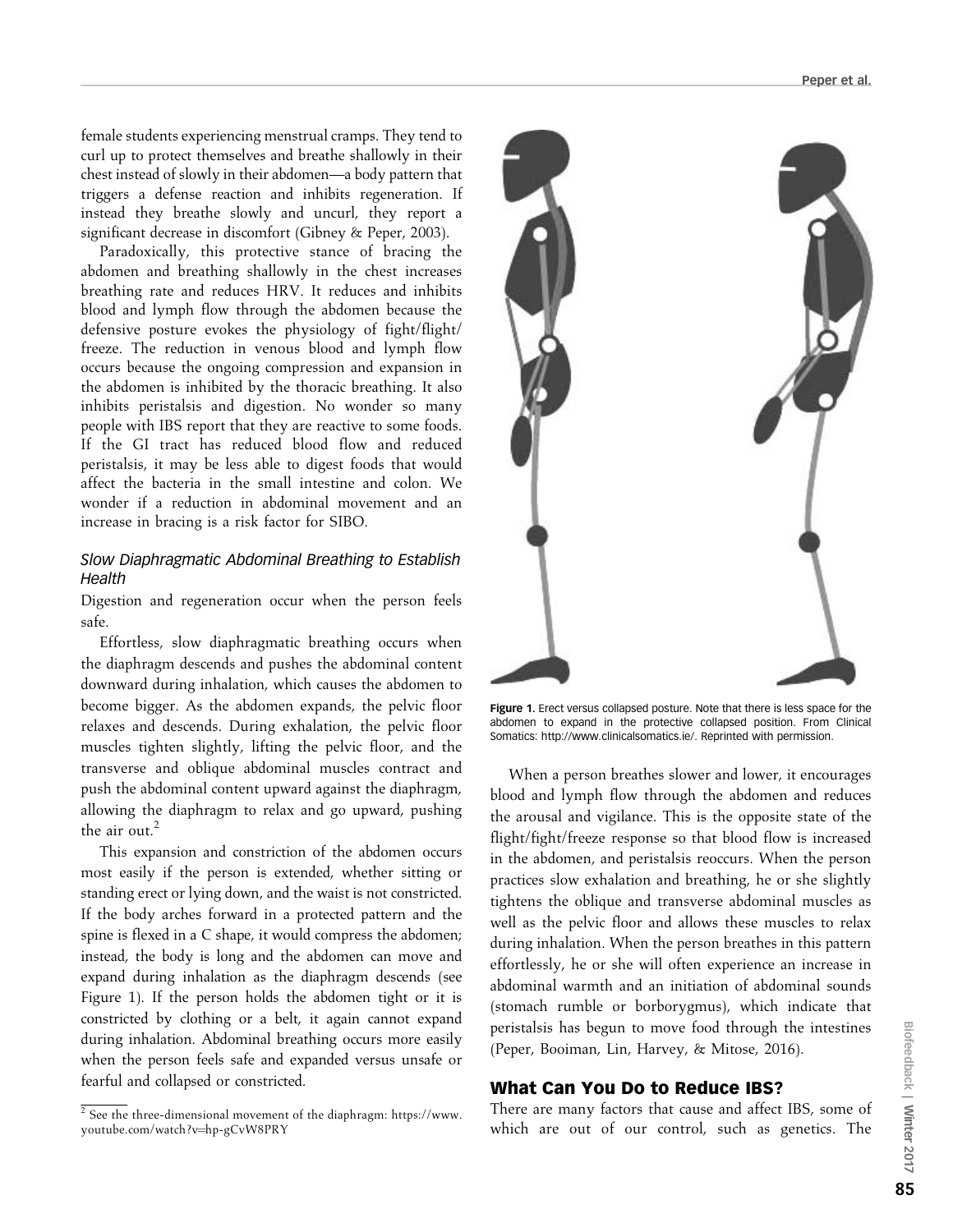suggestions here are focused on those things you can control, and on reducing risk factors that negatively affect the gastrointestinal tract.

Begin by integrating self-healing strategies that promote health and have no negative side effects before agreeing to do more aggressive pharmaceutical or even surgical interventions that could have negative side effects. Along the way, work collaboratively with your healthcare provider. Experiment with the following.

#### Consider Your Diet

Avoid food and drinks that may irritate the gastrointestinal tract: coffee, hot spices, dairy products, wheat, and many others. If you are not sure whether you are reacting to a food or drink, keep a detailed log of what you eat and drink and how you feel. Self-experiment by eating or drinking the specific food by itself as the first food in the morning. Then observe how you feel in the next 2 hours. If possible, eat only organic foods, which have not been contaminated by herbicides and pesticides.<sup>3</sup>

#### Reduce Stress

Identify and resolve stressors, conflicts, and problems that negatively affect you and drain your energy. Keep a log to identify situations that drain or increase your subjective energy. Then do problem solving to reduce those situations that drain your energy and increase those situations that increase your energy.<sup>4</sup>

#### Feel Safe

Often the most challenging situations that we cannot stomach are those where we feel defeated, helpless, hopeless, and powerless, or situations where we feel threatened—we do not feel safe. Reach out to friends and social services to explore how these situations can be resolved. In some cases, there is nothing that can be done except to accept what is and go on.

As long as we feel unsafe, we have to be vigilant and we are stressed, which affects the GI tract. Explore the following:

- What does safety mean for you?
- What causes you to feel unsafe from the past or the present?
- What do you need to feel safe?
- Who can offer support that will help you feel safe?

Reflect on these questions and then explore and implement ways you can feel safer.

#### Take Breaks to Regenerate

During the day, at work and at home, monitor yourself. Are you pushing yourself to complete tasks? In a 24/7 world with many ongoing responsibilities, we are unknowingly vigilant and do not allow ourselves to rest and relax to regenerate. Do not wait till you feel tired or exhausted. Stop earlier and take a short break. The break can be a short walk, a cup of tea or soup, or looking outside at a tree. During this break, think about positive events that have happened or people who love you and for whom you feel love. When you smile and think of someone who loves you, you may relax, and as you feel safe for that moment, regeneration can begin.

#### Observe How You Inhale

Take a deep breath. If you feel you are moving upward and becoming a little bit taller, your breathing is wrong. Put one hand on your lower abdomen and the other on your chest and take a deep breath. If you observe that your chest lifted upward and your stomach did not expand, your breathing is wrong. You are not breathing diaphragmatically.<sup>5</sup>

#### Learn Diaphragmatic Breathing

Take time to practice diaphragmatic breathing. Let the breathing rate slow down to about six breaths per minute. Exhale to the count of four and then let it trail off for two more counts, and inhale to the count of three and let it trail for another count. Practice sitting and lying down.

Sitting position. Exhale by feeling your abdomen coming inward slightly for the count of four and trailing off for the count of two. Then allow the lower ribs to widen and the abdomen to expand—the whole a trunk to expand—as you inhale while the shoulders stay relaxed, for a count of three. Allow it to trail off for one more count before you again begin to exhale. Be gentle; do not rush or force yourself. Practice this slower breathing for five minutes. Focus on the exhalation and allowing the air to just flow in. Give yourself time during the transition between inhalation and exhalation.

Prone position. While lying on your back, place a 2- to 5 pound weight such as a bag of rice on your stomach, as shown in Figure 2. As you inhale, push the weight upward and also feel your lower ribs widen. Then allow exhalation to occur by the weight pushing the abdominal content down, which pushes the diaphragm upward. This causes the breath  $\frac{1}{3}$  See https://peperperspective.com/2015/01/11/are-herbicides-a-cause-<br>to flow out. As you exhale, imagine the air flowing out

for-allergies-immune-incompetence-and-adhd/

<sup>4</sup> For a detailed description of the practice, see https://peperperspective. com/2012/12/09/increase-energy-gains-decrease-energy-drains/

 $\frac{5}{5}$  See a video on the correct way to breathe in at https://www.youtube. com/watch?v=ldNnKVGxabA